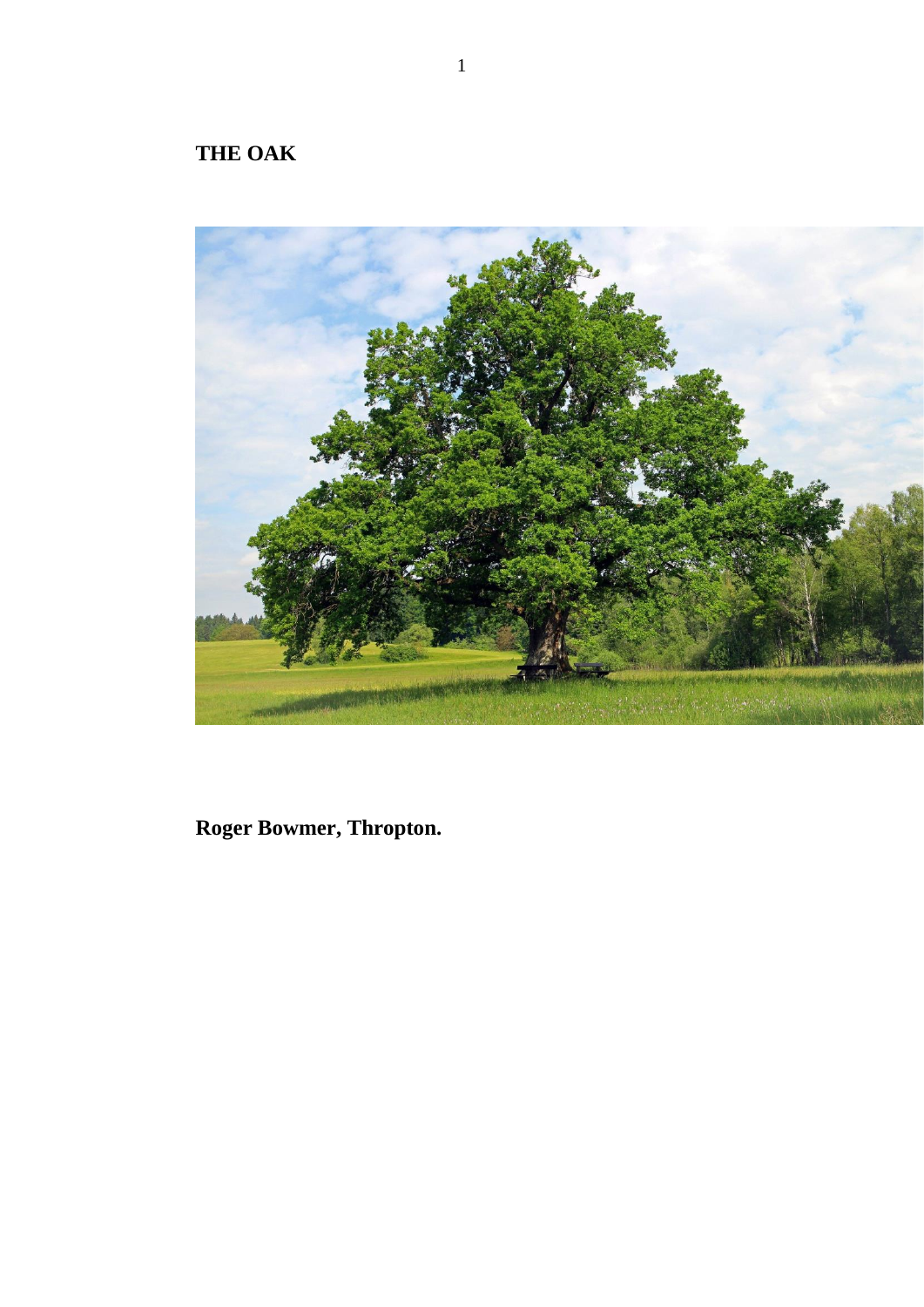Do you ever wonder whether trees are aware of their surroundings?

Well, we are and what wonderful living historians we make. I am a seven-hundred-year-old oak overlooking the valley. I just missed William Wallace ravaging Northumberland from his base in Rothbury Forest, but when I first poked my head above the ground Edward the second ruled England and the border between Scotland and England was a dangerous place to be after his father assumed the sovereignty of Scotland. Robert the Bruce wasn't too happy about it and during my infancy plundered and ravaged Northumberland. The Armstrongs, Fenwicks, Kerrs, Turnbulls, Dacres, Croziers and the rest of the Border Reivers took advantage of the situation and I grew up during 300 years of murderous turmoil as cattle and chattels were swapped from north to south and back again.

I saw stragglers retreating from the battle of Otterburn, including Sir Henry Percy himself, seeking refuge wherever they could. Shortly afterwards, just before my one-hundredth birthday, I saw the Scots returning north from a successful pillage of Northumberland, only to be cut down by the cloth yards of the longbow men at the Battle of Homildon Hill.

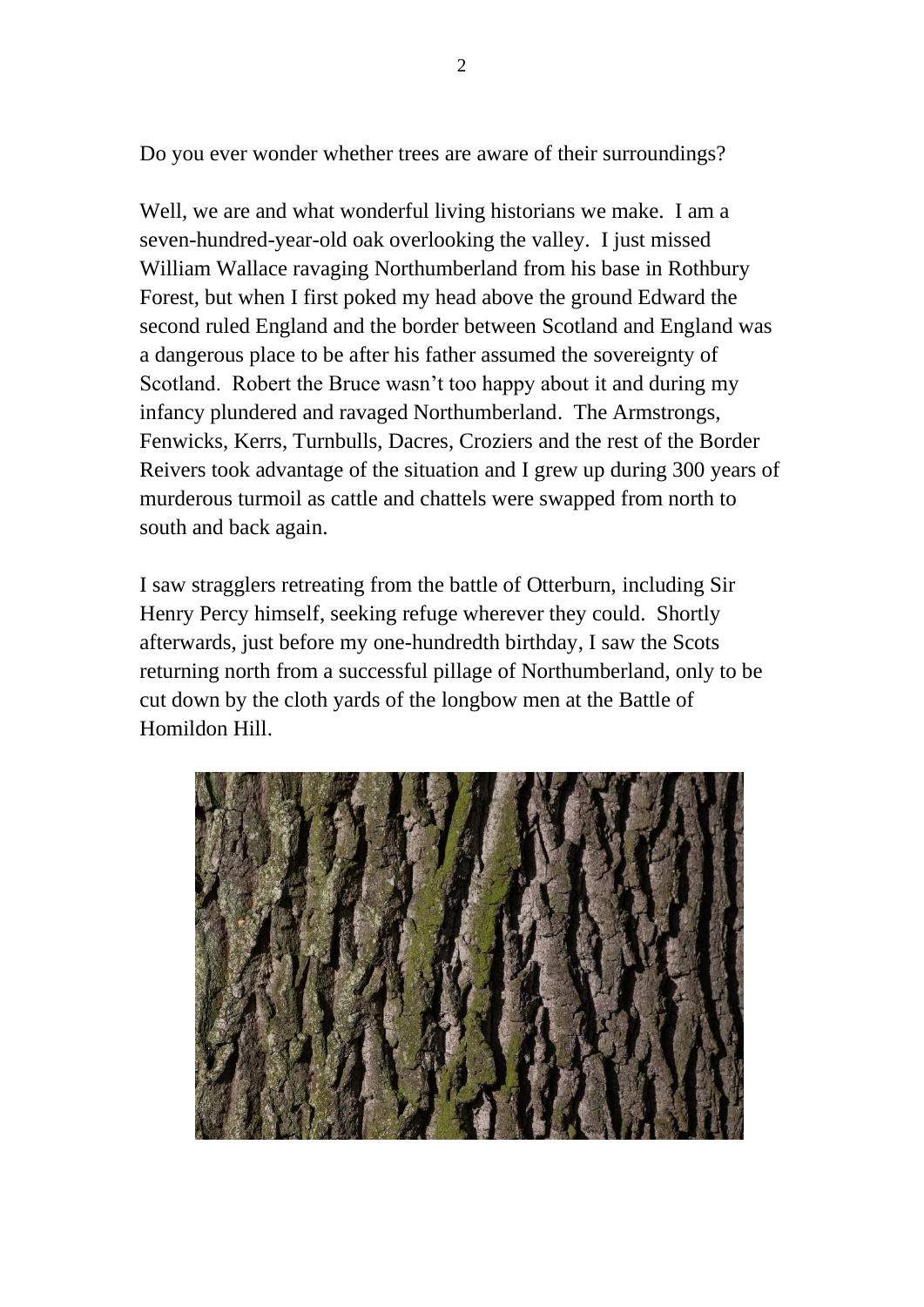Bernard Gilpin picnicked in my shade on one of his days off from sermonising to the wild folk of Rothbury who were renowned for their lawlessness and barbarity.

Throughout the centuries amorous assignations have taken place under cover of my boughs and many hearts carved in my bark survive the death and divorce of the devoted. I can still feel the pain of those chipping chisels. In 1784 I was struck by lightning and a falling branch killed a couple embracing beneath. Nature took advantage of the tragedy and barn owls eventually took up residence in the resulting hollow and still breed there today. Whisky Jack Kane and Black Rory were totally unaware or the presence of the barn owls as they sat beneath the hollow peddling their illicitly distilled and smuggled whisky, bartering with the local farmers for barley and peat or bludgeoning and stabbing the local excise men in the mid  $18<sup>th</sup>$  century.



By the early  $19<sup>th</sup>$  century, I was 500 years old and in my prime. A few of my neighbours were harvested to build Nelson's ships, but somehow, I survived the cull and continued to oversee the valley and witness the comings and goings of David Dippie Dixon as he investigated the archaeology and history of the valley, picking up artefacts even older than me. Since 1872 I have taken an interest in every Harbottle show and the current show field is named after a relative of mine.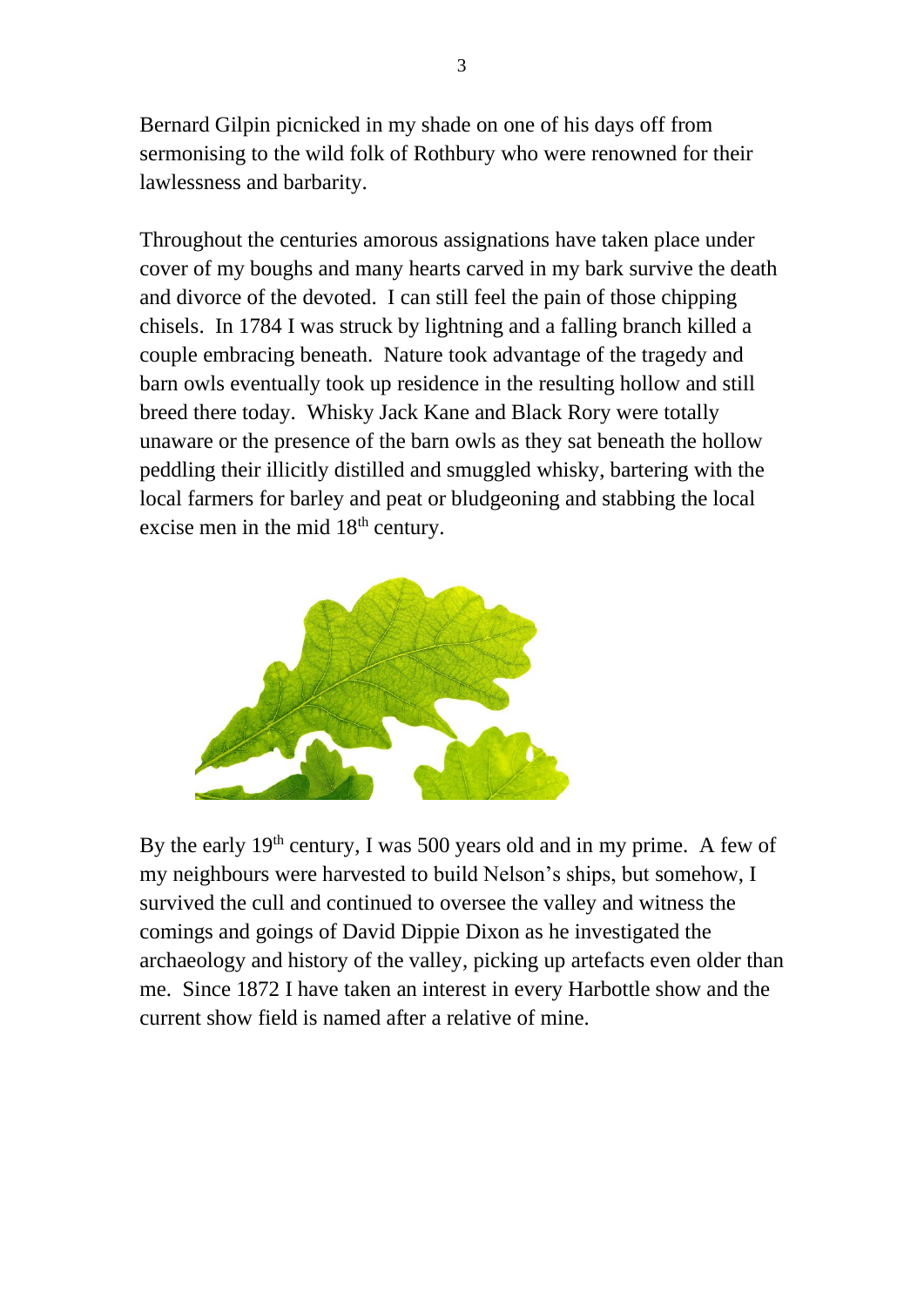

Before the First World War I witnessed the building of intricate trench systems in which thousands of soldiers trained to be killed on the fields of France and Flanders. Barely twenty years later the stupidity began again and pill boxes sprouted along the valley. Shortly afterwards a Junkers 88 was on its way north and jettisoned its bombs in my field before crashing near Linhope. I lost a major limb. All members of the German crew lost their lives and are buried at Chevington cemetery beneath an aged yew tree.

Just after the Second World War I stood by helplessly as the landowner's ten-year-old daughter jumped into the river to try to save an adventurous ten-day old lamb. The little girl drowned. The lamb struggled to safety unaided.

I have witnessed an agricultural revolution with the mechanisation of farming methods resulting in the need for fewer and fewer hinds. Space travel is commonplace; computerisation has replaced communication; global unrest and terrorism dominate the news headlines. Accidents aren't now allowed to happen; it is always someone's fault. Who knows what I would have witnessed in the next two hundred years?